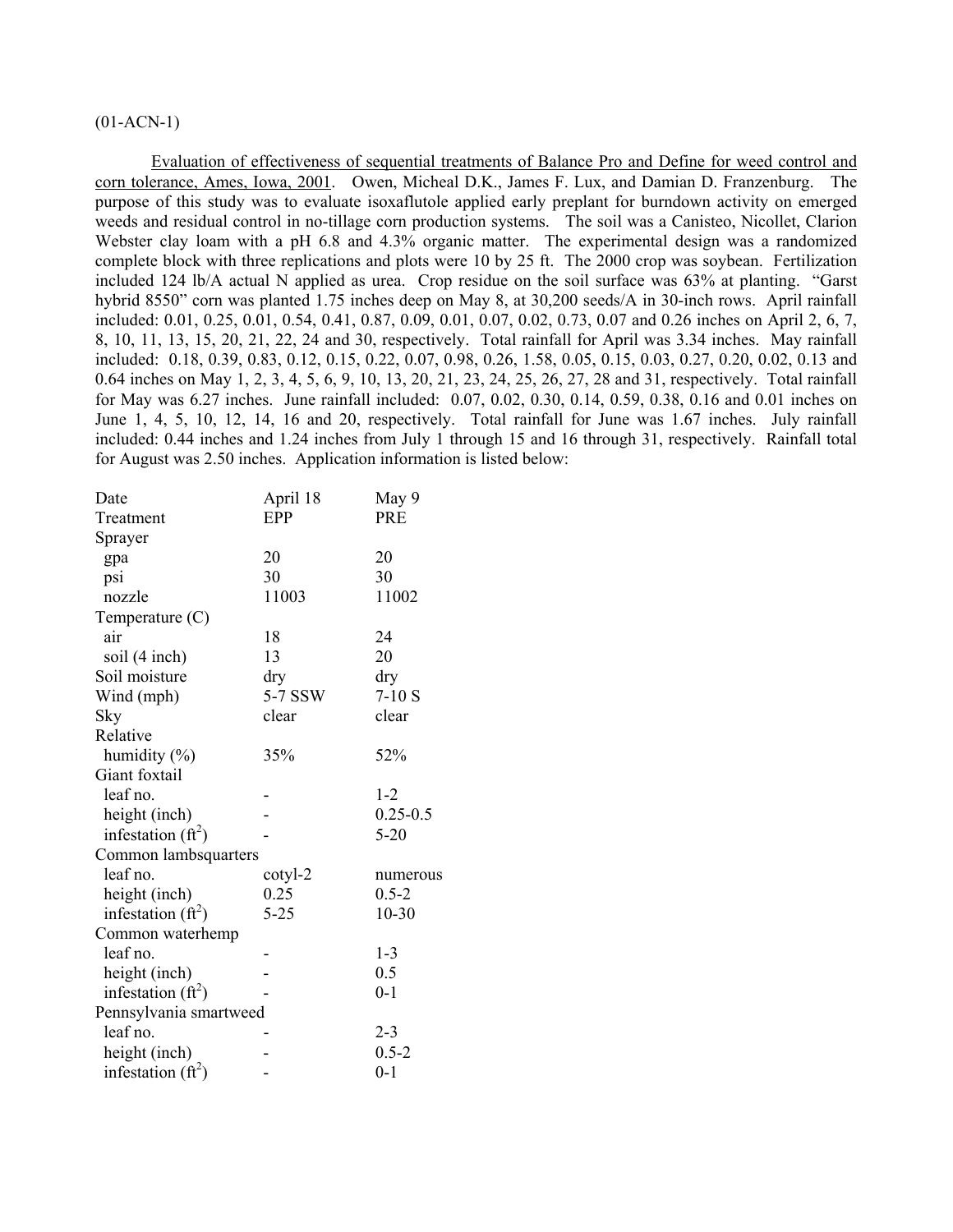| Velvetleaf           |   |              |
|----------------------|---|--------------|
| leaf no.             | - | cotyl-3      |
| height (inch)        | - | $0.25 - 1.5$ |
| infestation $(ft^2)$ | - | $1 - 5$      |

 Effect of herbicide treatment on corn stand could not be evaluated due to serious stand reductions caused by cutworm feeding. Corn injury was evaluated on the remaining stand and none was detected from any treatment on May 12, June 9, and 16. EPP applications of Balance Pro and Axiom were effective in controlling giant foxtail and common lambsquarters when observed on May 12, twenty-four days after application. All treatments, when observed on May 25 and following May 9 PRE applications, had achieved 99% control of giant foxtail, velvetleaf, common waterhemp, common lambsquarters, and Pennsylvania smartweed. Control of these species continued to be acceptable with all treatments when observed on June 9 and July 9. (Dept. of Agronomy, Iowa State University, Ames)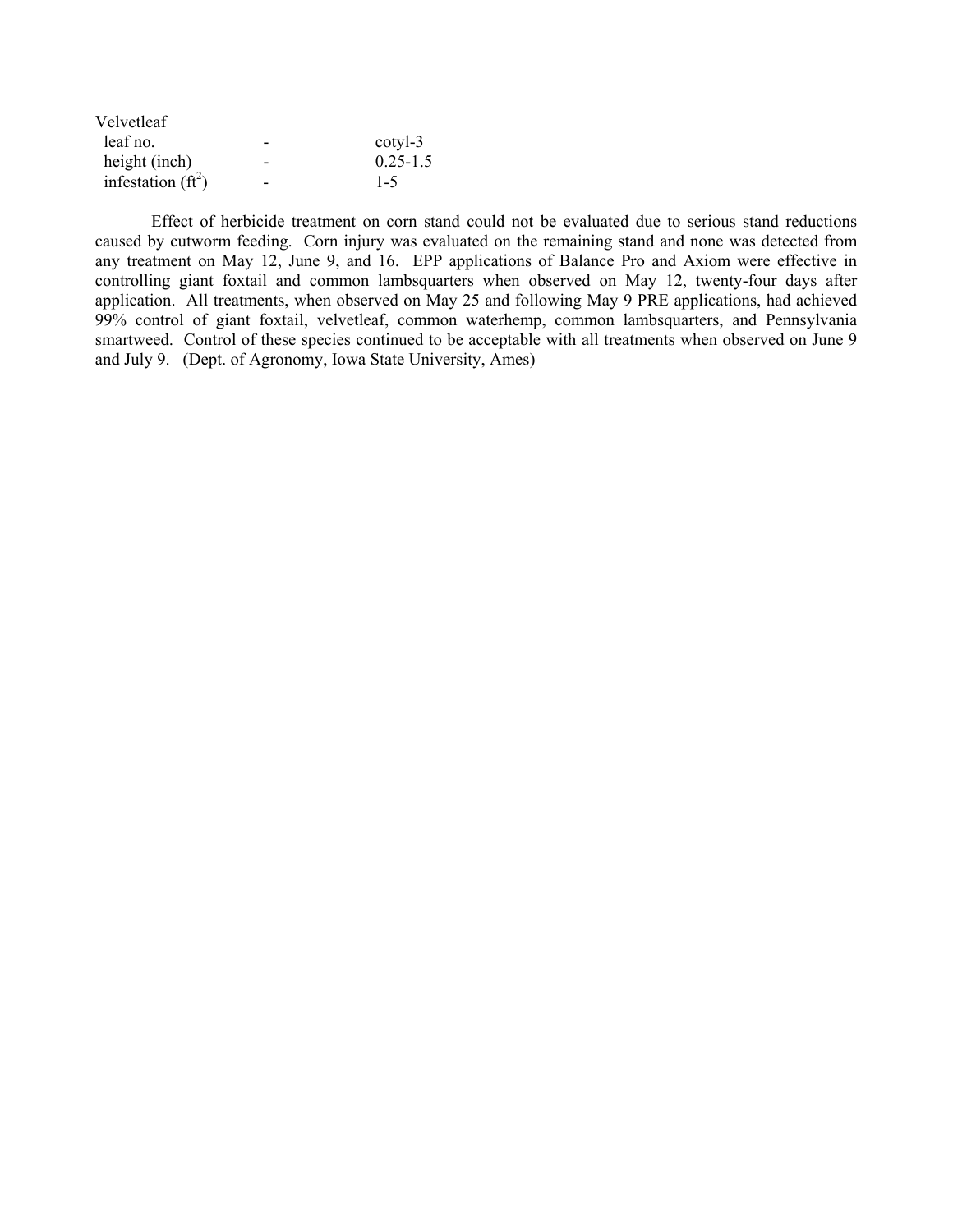### **DATA MEAN**

 **TITLE:** Evaluation of effectiveness of sequential treatments of Balance Pro and Define for weed control and corn tolerance.

 **CREATED:** 06/04/2001 **REVISED:** 11/30/2001 **COMPLETED:** N  **PROJECT TYPE:** HERBICIDE

 **LOCATION:** AMES, IA **RESEARCHED BY:** IA State University  **DESIGN:** RANDOMIZED COMPLETE BLOCK DESIGN

| PLOT SIZE: 10.00 FT WIDE X 25.00 FT LONG |       | REPS: $03$       |          |                |                |                                                                        |                           |                |  |  |
|------------------------------------------|-------|------------------|----------|----------------|----------------|------------------------------------------------------------------------|---------------------------|----------------|--|--|
| TRT TREATMENT<br>NUM COMPONENT           | RATE  | DOSAGE           |          | SETFA<br>CON % | CHEAL<br>CON % | ZEAMD<br>PHY %<br>UNIT TM 05/12/01 05/12/01 05/25/01 05/25/01 05/25/01 | SETFA<br>CON <sub>8</sub> | ABUTH<br>CON % |  |  |
| 1A UNTREATED CHECK                       | 0.00  | NA 1             | $\Omega$ | $\Omega$       | $\Omega$       | $\Omega$                                                               | $\Omega$                  | $\Omega$       |  |  |
| 2A»BALANCE PRO (4SC)                     | 0.047 | LAA 1            |          | 99             | 99             | $\Omega$                                                               | 99                        | 99             |  |  |
| B»BALANCE PRO (4SC)                      | 0.07  | LAA 2            |          |                |                |                                                                        |                           |                |  |  |
| C ATRAZINE 90DF (WG)                     | 1.35  | LAA 2            |          |                |                |                                                                        |                           |                |  |  |
| D»ROUNDUP ULTRAMAX (5SL)                 | 1.02  | LAA 2            |          |                |                |                                                                        |                           |                |  |  |
| E»AMMONIUM SULFATE                       | 8.50  | PMG <sub>2</sub> |          |                |                |                                                                        |                           |                |  |  |
| 3A»BALANCE PRO (4SC)                     | 0.117 | LAA 2            |          | $\Omega$       | $\cap$         | $\cap$                                                                 | 99                        | 99             |  |  |
| B ATRAZINE 90DF (WG)                     | 1.35  | LAA 2            |          |                |                |                                                                        |                           |                |  |  |
| C»ROUNDUP ULTRAMAX (5SL)                 | 1.02  | LAA 2            |          |                |                |                                                                        |                           |                |  |  |
| D»AMMONIUM SULFATE                       | 8.50  | PMG <sub>2</sub> |          |                |                |                                                                        |                           |                |  |  |
| 4A»BALANCE PRO (4SC)                     | 0.07  | LAA 1            |          | 99             | 99             | $\circ$                                                                | 99                        | 99             |  |  |
| B»BALANCE PRO (4SC)                      | 0.047 | LAA 2            |          |                |                |                                                                        |                           |                |  |  |
| C ATRAZINE 90DF (WG)                     | 1.35  | LAA 2            |          |                |                |                                                                        |                           |                |  |  |
| D»ROUNDUP ULTRAMAX (5SL)                 | 1.02  | LAA 2            |          |                |                |                                                                        |                           |                |  |  |
| E»AMMONIUM SULFATE                       | 8.50  | PMG <sub>2</sub> |          |                |                |                                                                        |                           |                |  |  |
| 5A»BALANCE PRO (4SC)                     | 0.094 | LAA 1            |          | 99             | 99             | $\Omega$                                                               | 99                        | 99             |  |  |
| B»DEFINE (60DF)                          | 0.30  | $TAA$ 2          |          |                |                |                                                                        |                           |                |  |  |
| C ATRAZINE 90DF (WG)                     | 1.35  | LAA 2            |          |                |                |                                                                        |                           |                |  |  |
| D»ROUNDUP ULTRAMAX (5SL)                 | 1.02  | LAA 2            |          |                |                |                                                                        |                           |                |  |  |
| E»AMMONIUM SULFATE                       | 8.50  | PMG <sub>2</sub> |          |                |                |                                                                        |                           |                |  |  |
| 6A»BALANCE PRO (4SC)                     | 0.094 | LAA 2            |          | $\Omega$       | $\Omega$       | $\Omega$                                                               | 99                        | 99             |  |  |
| B»DEFINE (60DF)                          | 0.30  | LAA 2            |          |                |                |                                                                        |                           |                |  |  |
| C ATRAZINE 90DF (WG)                     | 1.35  | $TAA$ 2          |          |                |                |                                                                        |                           |                |  |  |
| D»ROUNDUP ULTRAMAX (5SL)                 | 1.02  | LAA 2            |          |                |                |                                                                        |                           |                |  |  |
| E»AMMONIUM SULFATE                       | 8.50  | PMG <sub>2</sub> |          |                |                |                                                                        |                           |                |  |  |
| 7A»AXIOM (68DF)                          | 0.60  | LAA 1            |          | 99             | 99             | $\Omega$                                                               | 99                        | 99             |  |  |
| B»AXIOM (68DF)                           | 0.29  | LAA 2            |          |                |                |                                                                        |                           |                |  |  |
| C»BALANCE PRO (4SC)                      | 0.094 | $TAA$ 2          |          |                |                |                                                                        |                           |                |  |  |
| D»ROUNDUP ULTRAMAX (5SL)                 | 1.02  | LAA 2            |          |                |                |                                                                        |                           |                |  |  |
| E»AMMONIUM SULFATE                       | 8.50  | PMG 2            |          |                |                |                                                                        |                           |                |  |  |
| 8A»AXIOM (68DF)                          | 0.89  | LAA 2            |          | $\Omega$       | $\Omega$       | $\Omega$                                                               | 99                        | 99             |  |  |
| B»BALANCE PRO (4SC)                      | 0.094 | LAA 2            |          |                |                |                                                                        |                           |                |  |  |
| C»ROUNDUP ULTRAMAX (5SL)                 | 1.02  | LAA 2            |          |                |                |                                                                        |                           |                |  |  |
| D»AMMONIUM SULFATE                       | 8.50  | $PMG$ 2          |          |                |                |                                                                        |                           |                |  |  |
|                                          |       | $LSD$ $(0.05)$   |          | 0.00           | 0.00           | 0.00                                                                   | 0.00                      | 0.00           |  |  |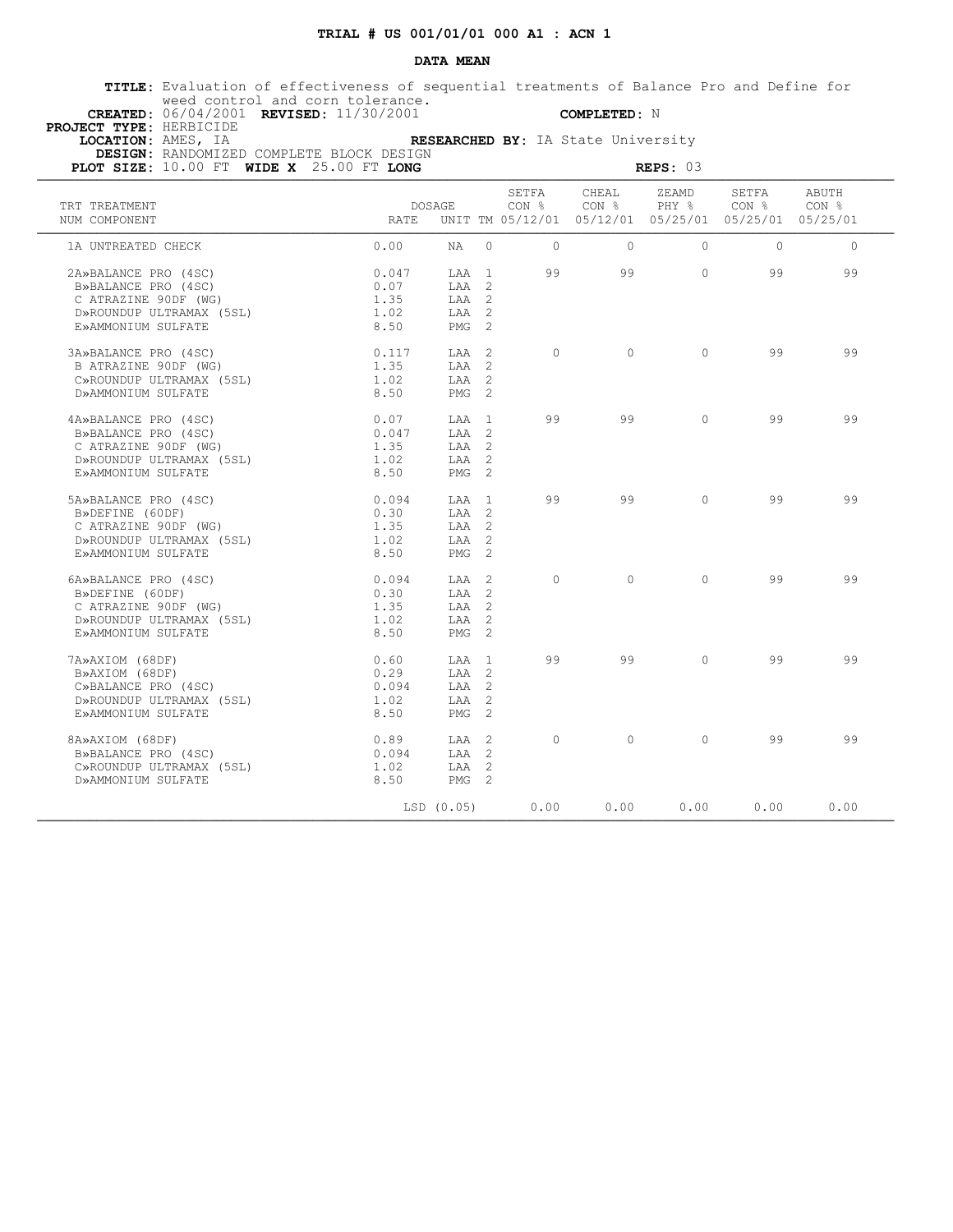### **DATA MEAN**

 **TITLE:** Evaluation of effectiveness of sequential treatments of Balance Pro and Define for weed control and corn tolerance.

 **CREATED:** 06/04/2001 **REVISED:** 11/30/2001 **COMPLETED:** N  **PROJECT TYPE:** HERBICIDE

 **LOCATION:** AMES, IA **RESEARCHED BY:** IA State University  **DESIGN:** RANDOMIZED COMPLETE BLOCK DESIGN

| PLOT SIZE: 10.00 FT WIDE X 25.00 FT LONG |       | REPS: $03$       |          |                |                |                                                                                   |                |                |  |
|------------------------------------------|-------|------------------|----------|----------------|----------------|-----------------------------------------------------------------------------------|----------------|----------------|--|
| TRT TREATMENT<br>NUM COMPONENT           | RATE  | DOSAGE           |          | AMATA<br>CON % | CHEAL<br>CON % | POLPY<br>CON <sub>8</sub><br>UNIT TM 05/25/01 05/25/01 05/25/01 06/09/01 06/16/01 | ZEAMD<br>PHY % | ZEAMD<br>PHY % |  |
| 1A UNTREATED CHECK                       | 0.00  | NA 1             | $\Omega$ | $\Omega$       | $\Omega$       | $\Omega$                                                                          | $\Omega$       | $\Omega$       |  |
| 2A»BALANCE PRO (4SC)                     | 0.047 | LAA 1            |          | 99             | 99             | 99                                                                                | $\Omega$       | $\Omega$       |  |
| B»BALANCE PRO (4SC)                      | 0.07  | LAA 2            |          |                |                |                                                                                   |                |                |  |
| C ATRAZINE 90DF (WG)                     | 1.35  | LAA 2            |          |                |                |                                                                                   |                |                |  |
| D»ROUNDUP ULTRAMAX (5SL)                 | 1.02  | LAA 2            |          |                |                |                                                                                   |                |                |  |
| E»AMMONIUM SULFATE                       | 8.50  | PMG <sub>2</sub> |          |                |                |                                                                                   |                |                |  |
| 3A»BALANCE PRO (4SC)                     | 0.117 | LAA 2            |          | 99             | 99             | 99                                                                                | $\cap$         | $\Omega$       |  |
| B ATRAZINE 90DF (WG)                     | 1.35  | LAA 2            |          |                |                |                                                                                   |                |                |  |
| C»ROUNDUP ULTRAMAX (5SL)                 | 1.02  | LAA 2            |          |                |                |                                                                                   |                |                |  |
| D»AMMONIUM SULFATE                       | 8.50  | PMG <sub>2</sub> |          |                |                |                                                                                   |                |                |  |
| 4A»BALANCE PRO (4SC)                     | 0.07  | LAA 1            |          | 99             | 99             | 99                                                                                | $\Omega$       | $\Omega$       |  |
| B»BALANCE PRO (4SC)                      | 0.047 | LAA 2            |          |                |                |                                                                                   |                |                |  |
| C ATRAZINE 90DF (WG)                     | 1.35  | LAA 2            |          |                |                |                                                                                   |                |                |  |
| D»ROUNDUP ULTRAMAX (5SL)                 | 1.02  | LAA 2            |          |                |                |                                                                                   |                |                |  |
| E»AMMONIUM SULFATE                       | 8.50  | PMG <sub>2</sub> |          |                |                |                                                                                   |                |                |  |
| 5A»BALANCE PRO (4SC)                     | 0.094 | LAA 1            |          | 99             | 99             | 99                                                                                | $\Omega$       | $\Omega$       |  |
| B»DEFINE (60DF)                          | 0.30  | $TAA$ 2          |          |                |                |                                                                                   |                |                |  |
| C ATRAZINE 90DF (WG)                     | 1.35  | LAA 2            |          |                |                |                                                                                   |                |                |  |
| D»ROUNDUP ULTRAMAX (5SL)                 | 1.02  | LAA 2            |          |                |                |                                                                                   |                |                |  |
| E»AMMONIUM SULFATE                       | 8.50  | PMG <sub>2</sub> |          |                |                |                                                                                   |                |                |  |
| 6A»BALANCE PRO (4SC)                     | 0.094 | LAA 2            |          | 99             | 99             | 99                                                                                | $\Omega$       | $\Omega$       |  |
| B»DEFINE (60DF)                          | 0.30  | LAA 2            |          |                |                |                                                                                   |                |                |  |
| C ATRAZINE 90DF (WG)                     | 1.35  | $TAA$ 2          |          |                |                |                                                                                   |                |                |  |
| D»ROUNDUP ULTRAMAX (5SL)                 | 1.02  | LAA 2            |          |                |                |                                                                                   |                |                |  |
| E»AMMONIUM SULFATE                       | 8.50  | PMG <sub>2</sub> |          |                |                |                                                                                   |                |                |  |
| 7A»AXIOM (68DF)                          | 0.60  | LAA 1            |          | 99             | 99             | 99                                                                                | $\Omega$       | $\Omega$       |  |
| B»AXIOM (68DF)                           | 0.29  | LAA 2            |          |                |                |                                                                                   |                |                |  |
| C»BALANCE PRO (4SC)                      | 0.094 | $TAA$ 2          |          |                |                |                                                                                   |                |                |  |
| D»ROUNDUP ULTRAMAX (5SL)                 | 1.02  | LAA 2            |          |                |                |                                                                                   |                |                |  |
| E»AMMONIUM SULFATE                       | 8.50  | PMG <sub>2</sub> |          |                |                |                                                                                   |                |                |  |
| 8A»AXIOM (68DF)                          | 0.89  | LAA 2            |          | 99             | 99             | 99                                                                                | $\Omega$       | $\Omega$       |  |
| B»BALANCE PRO (4SC)                      | 0.094 | LAA 2            |          |                |                |                                                                                   |                |                |  |
| C»ROUNDUP ULTRAMAX (5SL)                 | 1.02  | LAA 2            |          |                |                |                                                                                   |                |                |  |
| D»AMMONIUM SULFATE                       | 8.50  | $PMG$ 2          |          |                |                |                                                                                   |                |                |  |
|                                          |       | LSD(0.05)        |          | 0.00           | 0.00           | 0.00                                                                              | 0.00           | 0.00           |  |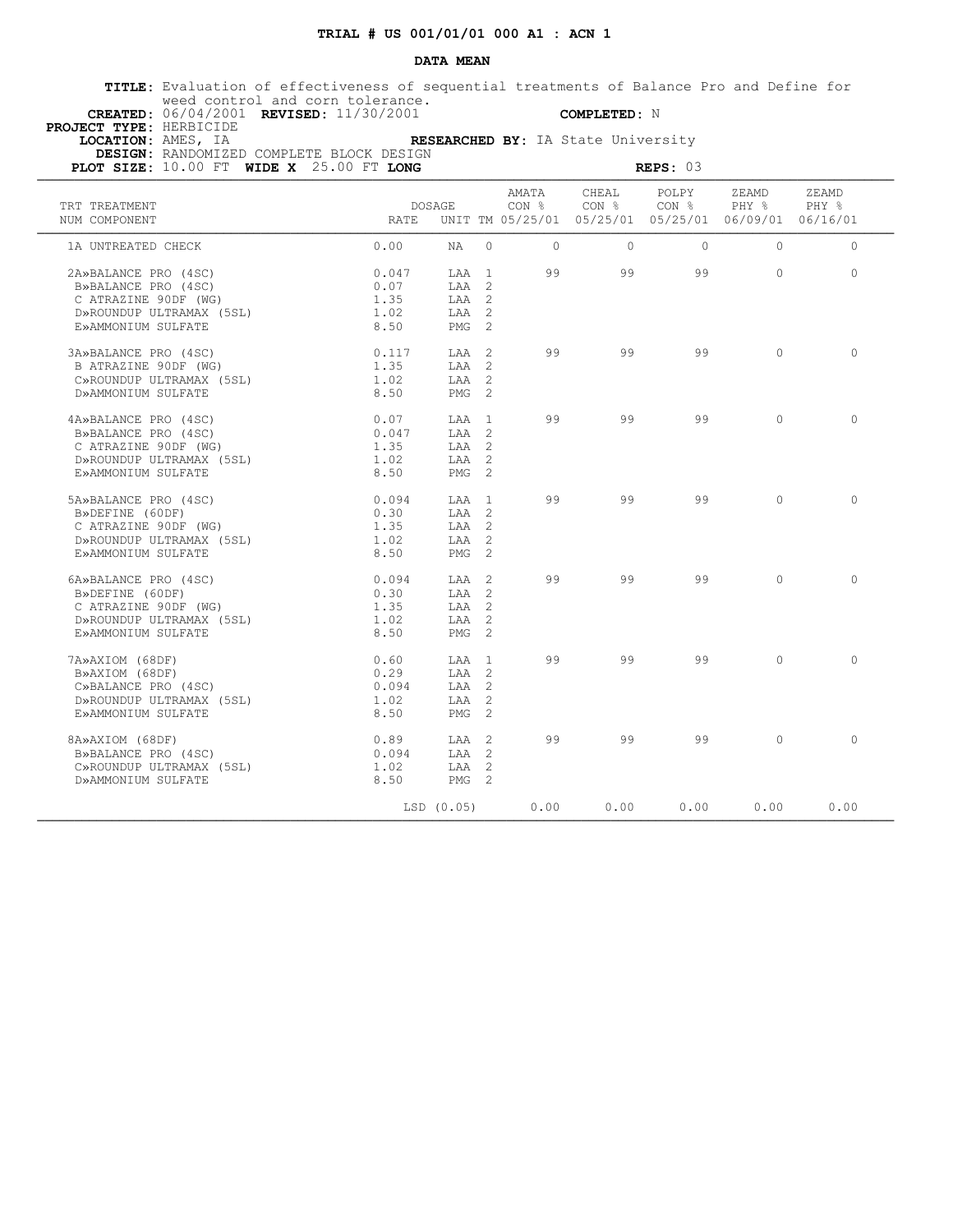### **DATA MEAN**

 **TITLE:** Evaluation of effectiveness of sequential treatments of Balance Pro and Define for weed control and corn tolerance.

 **CREATED:** 06/04/2001 **REVISED:** 11/30/2001 **COMPLETED:** N  **PROJECT TYPE:** HERBICIDE

 **LOCATION:** AMES, IA **RESEARCHED BY:** IA State University  **DESIGN:** RANDOMIZED COMPLETE BLOCK DESIGN

| PLOT SIZE: 10.00 FT WIDE X 25.00 FT LONG |       | REPS: $03$       |          |                           |                           |                                                                                   |                           |                |  |
|------------------------------------------|-------|------------------|----------|---------------------------|---------------------------|-----------------------------------------------------------------------------------|---------------------------|----------------|--|
| TRT TREATMENT<br>NUM COMPONENT           | RATE  | DOSAGE           |          | SETFA<br>CON <sub>8</sub> | ABUTH<br>CON <sub>8</sub> | AMATA<br>CON <sub>8</sub><br>UNIT TM 06/16/01 06/16/01 06/16/01 06/16/01 06/16/01 | CHEAL<br>CON <sub>8</sub> | POLPY<br>CON % |  |
| 1A UNTREATED CHECK                       | 0.00  | NA 1             | $\Omega$ | $\Omega$                  | $\Omega$                  | $\Omega$                                                                          | $\Omega$                  | $\Omega$       |  |
| 2A»BALANCE PRO (4SC)                     | 0.047 | LAA 1            |          | 98                        | 99                        | 99                                                                                | 99                        | 99             |  |
| B»BALANCE PRO (4SC)                      | 0.07  | LAA 2            |          |                           |                           |                                                                                   |                           |                |  |
| C ATRAZINE 90DF (WG)                     | 1.35  | LAA 2            |          |                           |                           |                                                                                   |                           |                |  |
| D»ROUNDUP ULTRAMAX (5SL)                 | 1.02  | LAA 2            |          |                           |                           |                                                                                   |                           |                |  |
| E»AMMONIUM SULFATE                       | 8.50  | PMG <sub>2</sub> |          |                           |                           |                                                                                   |                           |                |  |
| 3A»BALANCE PRO (4SC)                     | 0.117 | LAA 2            |          | 99                        | 99                        | 99                                                                                | 99                        | 99             |  |
| B ATRAZINE 90DF (WG)                     | 1.35  | LAA 2            |          |                           |                           |                                                                                   |                           |                |  |
| C»ROUNDUP ULTRAMAX (5SL)                 | 1.02  | LAA 2            |          |                           |                           |                                                                                   |                           |                |  |
| D»AMMONIUM SULFATE                       | 8.50  | PMG <sub>2</sub> |          |                           |                           |                                                                                   |                           |                |  |
| 4A»BALANCE PRO (4SC)                     | 0.07  | LAA 1            |          | 98                        | 99                        | 99                                                                                | 99                        | 99             |  |
| B»BALANCE PRO (4SC)                      | 0.047 | LAA 2            |          |                           |                           |                                                                                   |                           |                |  |
| C ATRAZINE 90DF (WG)                     | 1.35  | LAA 2            |          |                           |                           |                                                                                   |                           |                |  |
| D»ROUNDUP ULTRAMAX (5SL)                 | 1.02  | LAA 2            |          |                           |                           |                                                                                   |                           |                |  |
| E»AMMONIUM SULFATE                       | 8.50  | PMG <sub>2</sub> |          |                           |                           |                                                                                   |                           |                |  |
| 5A»BALANCE PRO (4SC)                     | 0.094 | LAA 1            |          | 99                        | 99                        | 99                                                                                | 99                        | 96             |  |
| B»DEFINE (60DF)                          | 0.30  | $TAA$ 2          |          |                           |                           |                                                                                   |                           |                |  |
| C ATRAZINE 90DF (WG)                     | 1.35  | LAA 2            |          |                           |                           |                                                                                   |                           |                |  |
| D»ROUNDUP ULTRAMAX (5SL)                 | 1.02  | LAA 2            |          |                           |                           |                                                                                   |                           |                |  |
| E»AMMONIUM SULFATE                       | 8.50  | PMG <sub>2</sub> |          |                           |                           |                                                                                   |                           |                |  |
| 6A»BALANCE PRO (4SC)                     | 0.094 | LAA 2            |          | 99                        | 98                        | 99                                                                                | 99                        | 99             |  |
| B»DEFINE (60DF)                          | 0.30  | LAA 2            |          |                           |                           |                                                                                   |                           |                |  |
| C ATRAZINE 90DF (WG)                     | 1.35  | $TAA$ 2          |          |                           |                           |                                                                                   |                           |                |  |
| D»ROUNDUP ULTRAMAX (5SL)                 | 1.02  | LAA 2            |          |                           |                           |                                                                                   |                           |                |  |
| E»AMMONIUM SULFATE                       | 8.50  | PMG <sub>2</sub> |          |                           |                           |                                                                                   |                           |                |  |
| 7A»AXIOM (68DF)                          | 0.60  | LAA 1            |          | 99                        | 99                        | 99                                                                                | 99                        | 99             |  |
| B»AXIOM (68DF)                           | 0.29  | LAA 2            |          |                           |                           |                                                                                   |                           |                |  |
| C»BALANCE PRO (4SC)                      | 0.094 | $TAA$ 2          |          |                           |                           |                                                                                   |                           |                |  |
| D»ROUNDUP ULTRAMAX (5SL)                 | 1.02  | LAA 2            |          |                           |                           |                                                                                   |                           |                |  |
| E»AMMONIUM SULFATE                       | 8.50  | PMG <sub>2</sub> |          |                           |                           |                                                                                   |                           |                |  |
| 8A»AXIOM (68DF)                          | 0.89  | LAA 2            |          | 99                        | 99                        | 99                                                                                | 99                        | 99             |  |
| B»BALANCE PRO (4SC)                      | 0.094 | LAA 2            |          |                           |                           |                                                                                   |                           |                |  |
| C»ROUNDUP ULTRAMAX (5SL)                 | 1.02  | LAA 2            |          |                           |                           |                                                                                   |                           |                |  |
| D»AMMONIUM SULFATE                       | 8.50  | $PMG$ 2          |          |                           |                           |                                                                                   |                           |                |  |
|                                          |       | LSD(0.05)        |          | 2.09                      | 1.43                      | 0.00                                                                              | 0.00                      | 3.22           |  |